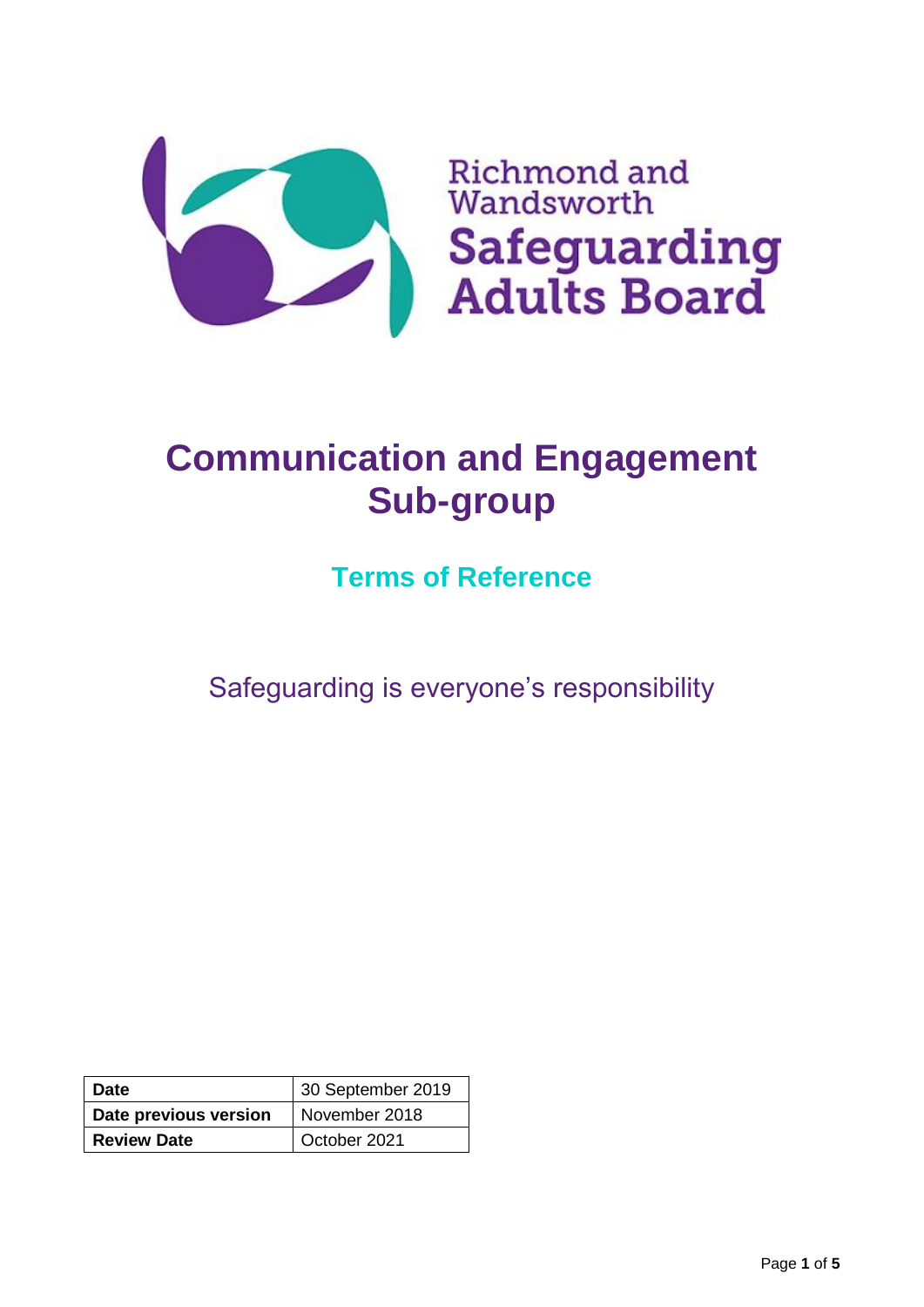# **1. Introduction**

- 1.1. In its Vision statement the Richmond and Wandsworth Safeguarding Adults Board (RWSAB) commit to the fundamental principle that all citizens of Richmond and Wandsworth Boroughs (irrespective of age, race, gender, culture, religion, physical or mental ill health; disability or sexual orientation) have a fundamental right to live an independent life free from harm and abuse. All agencies will work together and commit to ensuring that Safeguarding is Everybody's Business. This will be done by:
	- Raising awareness about abuse.
	- Preventing abuse from happening wherever possible.
	- Reporting and responding to concerns and incidents of harm and abuse.
	- Sharing information and intelligence to reduce and remove risk.
	- Share and utilise learning from safeguarding enquiries and reviews to develop practice and preventive strategies.
	- Embed a "Making Safeguarding Personal" approach across the partnership which ensures people are involved and in control of all safeguarding activities.
- 1.2. The Communication and engagement Sub-group is one of the structures through which the Board delivers its vision.

#### **2. Purpose of the Communications and Engagement Sub-group**

2.1. To act, with delegated responsibility, on behalf of the RWSAB to deliver key communication and engagement activity to enable to SAB to achieve its strategic objectives and activities as outlined in its business plan.

## **3. Functions of the Communications and Engagement Sub-group**

- 3.1. The key objectives of the Sub-group are:
	- To promote public awareness of adult safeguarding.
	- To oversee and update the Board website.
	- To develop a mechanism for residents' voices to impact on work of RWSAB.
	- To develop and support the Richmond and Wandsworth Community Forums.
	- The Sub-group will undertake general awareness raising and co-ordinate activities across Richmond and Wandsworth, with a specific focus on promoting the work of the RWSAB through the website and social media.
- 3.2. The Sub-group will ensure that the wider RWSAB membership is engaged in the work of the Board through the regular newsletter.
- 3.3. The Sub-group is responsible for establishing and obtaining regular feedback from the Richmond and Wandsworth community forums.
- 3.4. The community forums will carry out local safeguarding promotion and awareness campaigns and ensure active participation of residents in their activities. The community forums will report back to the Sub-group on their activities and achievements.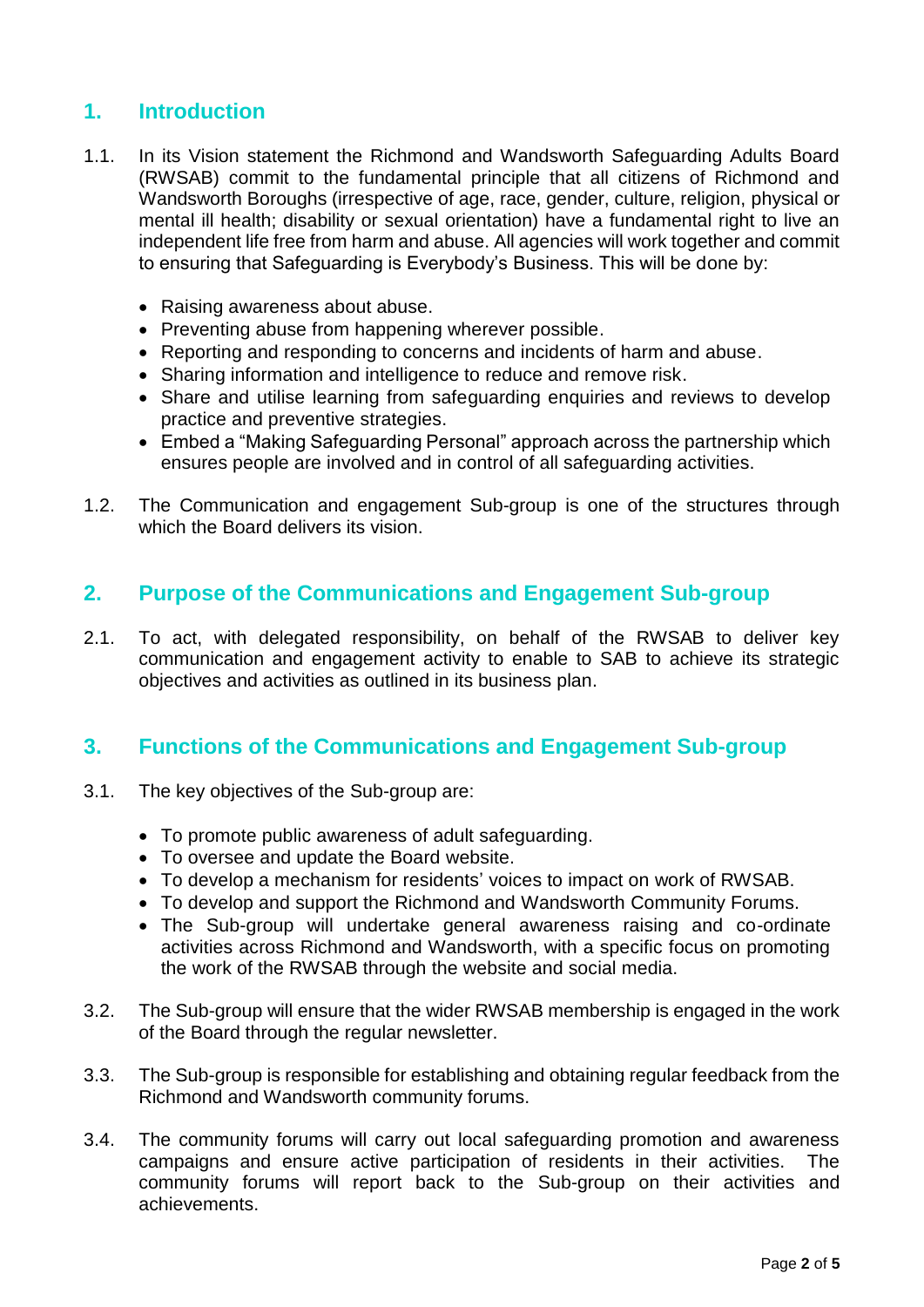# **4. Links to other Sub-groups**

- 4.1. The Communication and Engagement Sub-group will link to other RWSAB Sub-groups where they have an important role to play in matters such as:
	- Sharing and distributing learning from Safeguarding Adult Reviews
	- Linking with Safeguarding Adults Review Sub-group on publication of SARS
	- Linking with the Performance and Workforce Sub-group to determine trends and issues which require communication to the wider community.
	- Ensuing all multiagency policies and procedures are available on the website and that they are kept up to date.

## **5. Membership and members' responsibilities**

| <b>MEMBER</b>                            | <b>AGENCY</b>                                            | <b>PURPOSE</b>                                         |
|------------------------------------------|----------------------------------------------------------|--------------------------------------------------------|
| Lead Nurse Safeguarding<br><b>Adults</b> | <b>Richmond Clinical</b><br><b>Commissioning Group</b>   | Chair of Sub-group;<br><b>CCG Safeguarding</b><br>Lead |
| <b>Lead Nurse Safeguarding</b><br>Adults | <b>Wandsworth Clinical</b><br><b>Commissioning Group</b> | <b>CCG Safeguarding</b><br>Lead                        |
| Safeguarding Adults manager              | <b>Richmond and Wandsworth</b><br>Councils               | <b>Local Authority Lead</b>                            |
| Police representative                    | Metropolitan police – South<br><b>West London BCU</b>    | Met Police Lead                                        |
| <b>Head of Communications</b>            | <b>Richmond Council</b>                                  | <b>Communications Lead</b>                             |
| <b>Head of Communications</b>            | <b>Wandsworth Council</b>                                | <b>Communications Lead</b>                             |
| Information officer                      | <b>Richmond and Wandsworth</b><br>Councils               | <b>Information Lead</b>                                |
| SAB co-ordinator                         | Richmond and Wandsworth<br>Councils                      | <b>RWSAB</b> link                                      |
| Independent chair (on ad-hoc<br>basis)   | <b>RWSAB</b>                                             | Link to RWSAB<br>Executive                             |

5.1. The Sub-group will include the following Core Members:

5.2. Membership of the Community Forums will include representative from the following organisations:

| <b>Richmond Community Forum</b>                              | <b>Wandsworth Community Forum</b>                     |
|--------------------------------------------------------------|-------------------------------------------------------|
| Richmond and Kingston CCG                                    | Wandsworth and Merton CCG                             |
| <b>Richmond and Wandsworth Social Services</b><br>Department | Richmond and Wandsworth social services<br>department |
| Metropolitan police – South West London<br><b>BCU</b>        | Metropolitan police - South West London<br><b>BCU</b> |
| <b>Richmond Healthwatch</b>                                  | <b>Wandsworth Healthwatch</b>                         |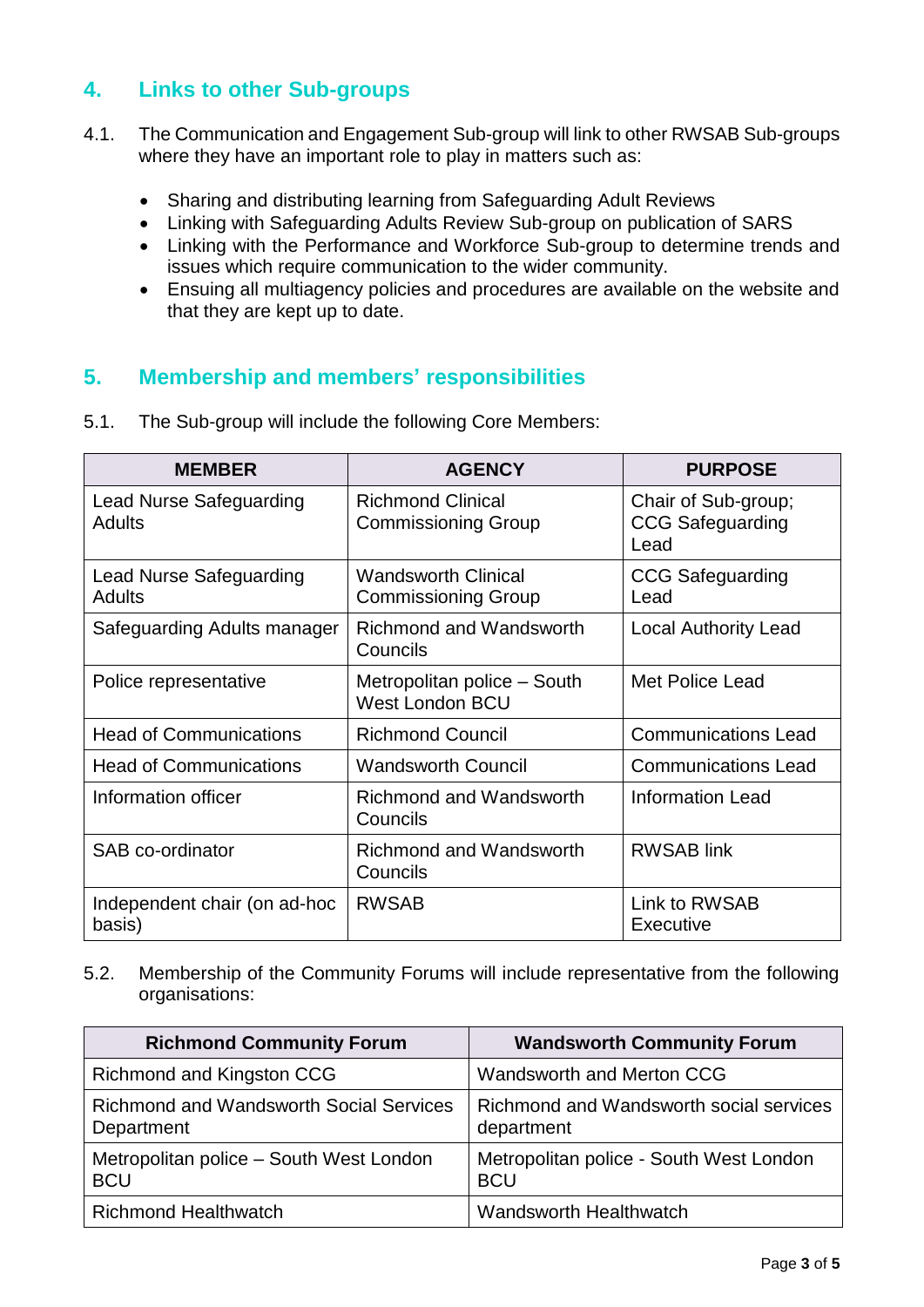| Richmond CVS                                                            | Age UK - Wandsworth                                                     |
|-------------------------------------------------------------------------|-------------------------------------------------------------------------|
| <b>Your Healthcare</b>                                                  | Alzheimer's society                                                     |
| <b>HRCH</b>                                                             | <b>CLCH</b>                                                             |
| <b>Richmond and Wandsworth Councils</b><br><b>Community Safety Team</b> | <b>Richmond and Wandsworth Councils</b><br><b>Community Safety Team</b> |
| <b>Richmond and Wandsworth Councils</b><br><b>Trading Standards</b>     | <b>Richmond and Wandsworth Councils</b><br><b>Trading Standards</b>     |
| Richmond and Wandsworth Councils Public<br>Health                       | <b>Richmond and Wandsworth Councils</b><br><b>Public Health</b>         |
| <b>Richmond Housing Partnership</b>                                     | <b>Richmond and Wandsworth Councils</b><br><b>Housing Department</b>    |
| <b>SWLSGMHT</b>                                                         | <b>SWLSGMHT</b>                                                         |
|                                                                         | <b>St Georges Hospital</b>                                              |

- 5.3. Each of the core members will nominate a deputy of sufficient seniority to fully act on behalf of the agency they represent if they are unable to attend any meeting.
- 5.4. The meeting must have a quorate membership of at least 4 core members.
- 5.5. Co-opted members can be agreed at the discretion of the Chair dependent upon the issue under discussion.
- 5.6. All conflicts of interest should be declared at the start of any meetings; any member can be asked to stand done (at the discretion of the Chair) for any item under discussion if there is a conflict of interest. In such circumstances, an alternative member can be co-opted to bring complementary expertise.

# **6. Frequency and constitution of meetings**

- 6.1. The Sub-group and Community Forums will meet at least quarterly or more frequently as required.
- 6.2. The Sub-group and community forums will send out meeting invitations and agendas at least 5 days before each meeting.
- 6.3. Minutes will be kept of all meetings and circulated to the members after the meeting.
- 6.4. The Sub-group will receive information from the community forums and report on these to the RWSAB Executive.
- 6.5. The SAB Coordinator and allocated administrator will administer the Sub-group and Community Forums.
- 6.6. The Sub-group may establish task and finish group with co-opted members from partner organisations to undertake specific activities such as the annual selfassessment and peer support event, specific workforce issue or to create policy and procedures.